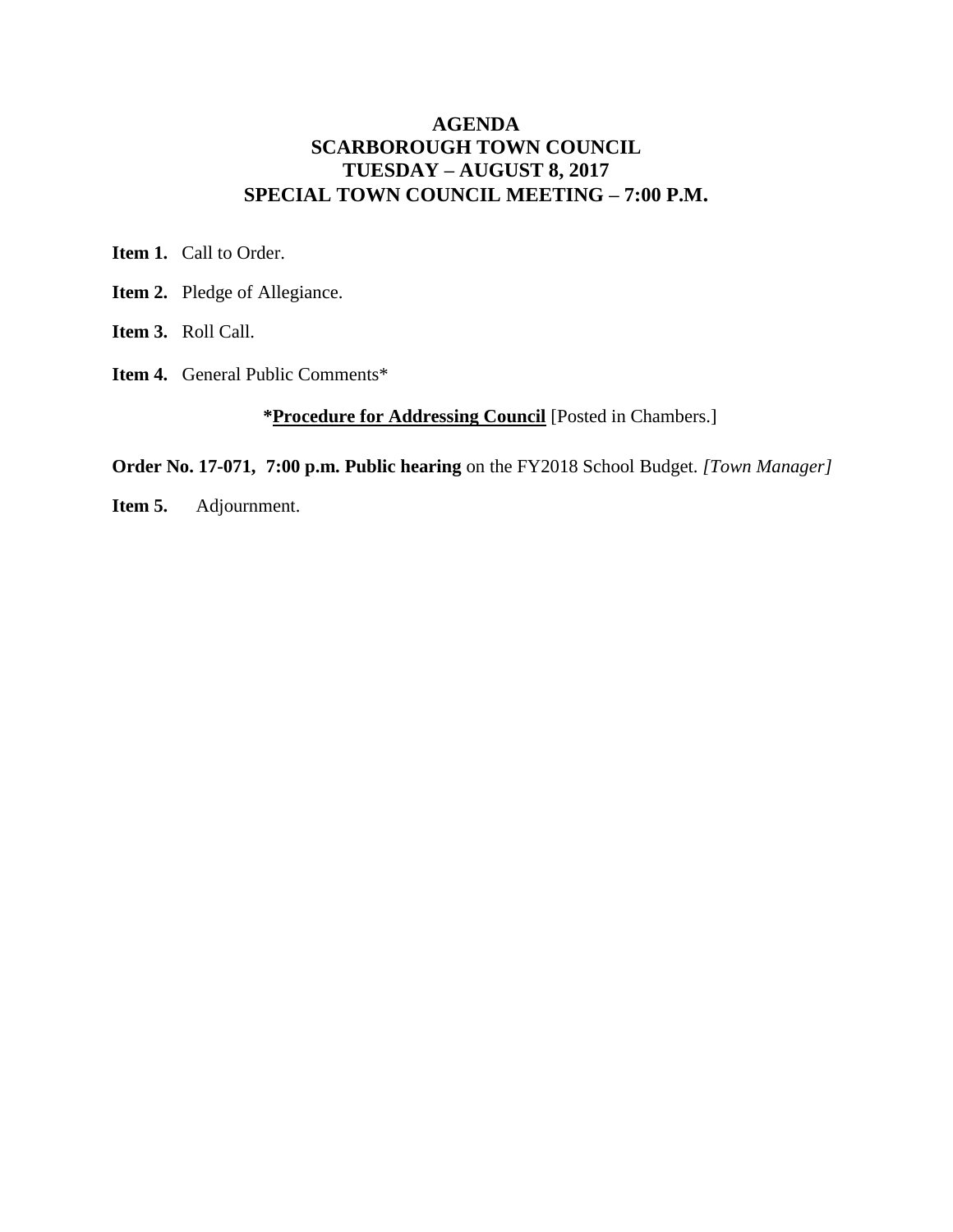## **AGENDA SCARBOROUGH TOWN COUNCIL TUESDAY – AUGUST 8, 2017 SPECIAL TOWN COUNCIL MEETING – 7:00 P.M.**

**Order No. 17-071.** The second reading on the FY2018 School Budget will be held on Wednesday, August 16, 2017. *[Town Manager]*

*Town Manager Ought to Pass*

*08/02/2017 5 Yeas / 2 Nays 08/16/2017*

Sponsor Recommendation

First Reading/Vote Second Reading/Final Approval/Vote